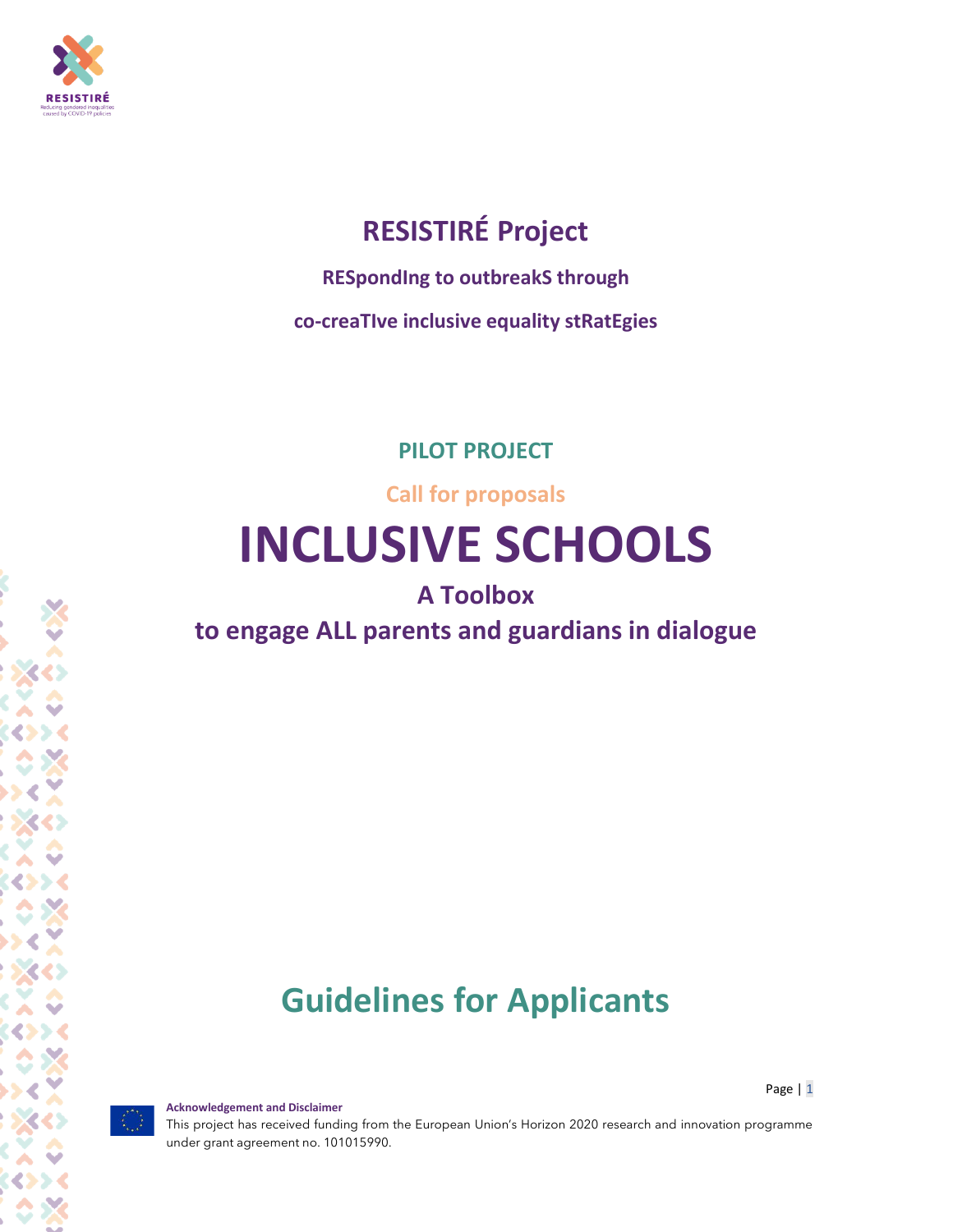

## ABOUT RESISTIRÉ: Objectives and Conceptual Framework

RESISTIRÉ (Responding to outbreaks through co-creative inclusive equality strategies and collaboration) is a two-year project funded by EU Horizon 2020, designed to advance the understanding of gender and other inequalities caused by policy responses to the COVID-19 pandemic.

The objectives of RESISTIRÉ are:

- 1) To understand through qualitative and quantitative research the impact of policy responses to COVID-19 on behavioural, social and economic inequalities in the EU27, Serbia, Turkey and the UK
- 2) To develop and promote policy solutions that can be adopted by policy makers
- 3) To co-create innovative solutions that can be implemented by stakeholders and actors in different sectors to reduce inequalities.

These Guidelines for Applicants were conceived in the context of objective no 3.

The conceptual framework of RESISTIRE is informed by an **intersectionality** and **gender+** approach.

The term intersectionality describes how different inequality grounds, such as ethnicity, social class, age, gender, sexual orientation and other individual characteristics, intersect with each other and overlap $^{\rm 1}$ . The result of this interaction is the generation of new and different forms of inequalities<sup>2</sup>. Gender is probably the most universal inequality ground (women make up 51% of world's population)<sup>3</sup>. The gender+ approach focuses on how this specific inequality ground intersects with other inequalities<sup>4</sup>, recognising that women are not a homogeneous group and that "other axes of inequality always intersect gender"<sup>5</sup>.

After collecting and analysing policy responses and related data from a gender+ perspective (objective 1), the project worked to translate them into operational insights and co-created solutions, to mitigate the negative and unequal impacts of COVID-19 (objective 2).

This was accomplished through a co-creation phase consisting of an action-oriented analysis carried out by researchers and civil society stakeholders working together in Open studios. Open Studios are a technique developed to design policies and innovative solutions in a participatory way that brings together different expertise and participants' experience<sup>6</sup>. During Open Studios, participants analyse the current situation and

<sup>&</sup>lt;sup>1</sup> CRENSHAW, Kimberly (1989) Demarginalizing the Intersection of Race and Sex: A Black Feminist Critique of Antidiscrimination Doctrine, Feminist Theory and Antiracist Politics. University of Chicago Legal Forum 140: 139–67.

<sup>2</sup> VERLOO, M. (2013) Intersectional and cross-movement politics and policies Signs 38(4), 893–915.

<sup>&</sup>lt;sup>3</sup>BUSTELO, María (2015) Evaluation from a gender+ perspective as a key element for (re)gendering the policymaking process. Journal of Women, Politics and Policy. Special issue in Policy Making.

<sup>4</sup> Ibidem.

<sup>5</sup> This inequality ground probably the most universal one (women make up 51% of world's population).

LOMBARDO, E., MEIER, P., & VERLOO, M. (2017) Policymaking from a gender+ equality perspective. Journal of Women, Politics & Policy, 38(1), 1- 19.

<sup>6</sup> BOYER B., COOK J., STEINBERG M. (2011) In Studio: Recipes for Systemic Change, Helsinki Design Lab.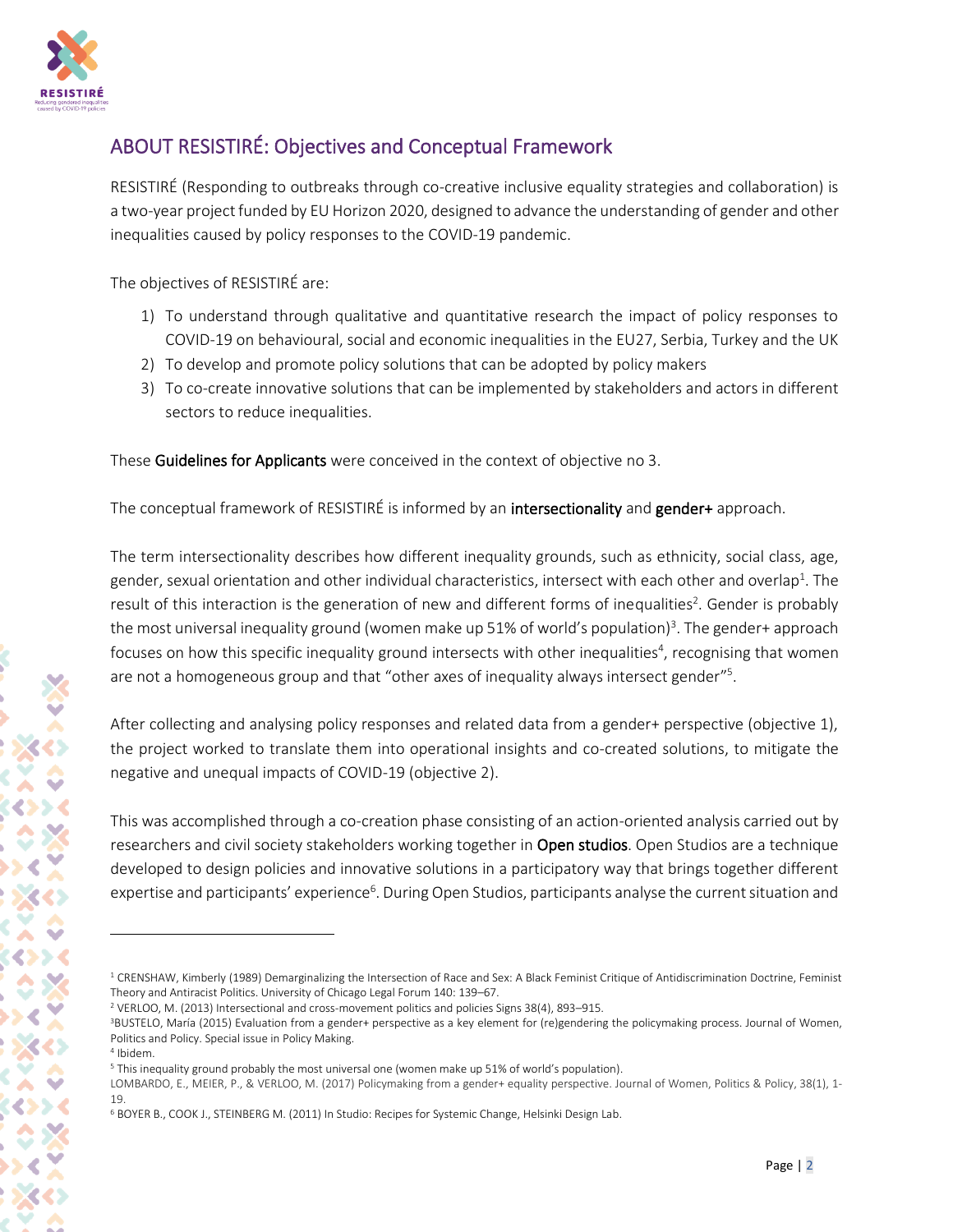

depict possible improved scenarios, thereby co-creating 'better stories'. The 'better stories' identify how a given (negative) social situation can be improved. They serve to inspire and form the basis for the development of more concrete actions, such as pilot projects.

## RESISTIRÉ OPEN CALLS FOR PILOT PROJECTS

The innovative solutions identified in Open studios have been transformed into a series of pilot project concepts, valued as potentially effective in reducing gender+ inequalities in specific domains. In addition, these projects are thought to strengthen small-scale resilience in response to current and future pandemics.

RESISTIRÉ intends to apply and develop these pilot projects by involving civil society organizations, through the launch of a series of calls for proposals (objective 3). Organisations selected under these calls will be asked to use the allocated funding to contribute their expertise and demonstrate the effectiveness of the developed innovative solutions.

In this regard, these Guidelines for Applicants detail information on the pilot project entitled INCLUSIVE SCHOOLS A Toolbox to engage all parents and guardians in dialogue. The Guidelines also provide directions on how to structure and submit an application, information on eligibility and evaluation criteria.

## TECHNICAL SPECIFICATIONS

## **Background**

The COVID-19 pandemic led to many changes within the education realm. Specifically, across many European states, schools closed as part of the public health safety measures. Classes moved online and this had wide ranging ramifications for teachers, students and parents/guardians. For example, interaction between parents/guardians and schools was often strained or non-existent during the pandemic.

It is well established that parental engagement with in-school activities (for example, attending parentteacher meetings) impacts positively on pupils' experience of learning. Cohesion between families and schools and actively engaged parents/guardians are recognised as essential to improving children and young people's development. Quality communication between parents/guardians and schools can help to identify needs and prevent potential problems for students.

However, as school communities tend to differ greatly, there is no 'one-fits-all' solution in creating a positive and collaborative school environment. In particular, according to the context, certain groups of parents/guardians may be significantly distant from their child's education experience.

Moreover, as research from RESISTIRÉ showed, during the COVID-19 crisis this condition became even more evident since many parents/guardians felt excluded and neglected in relation to their children's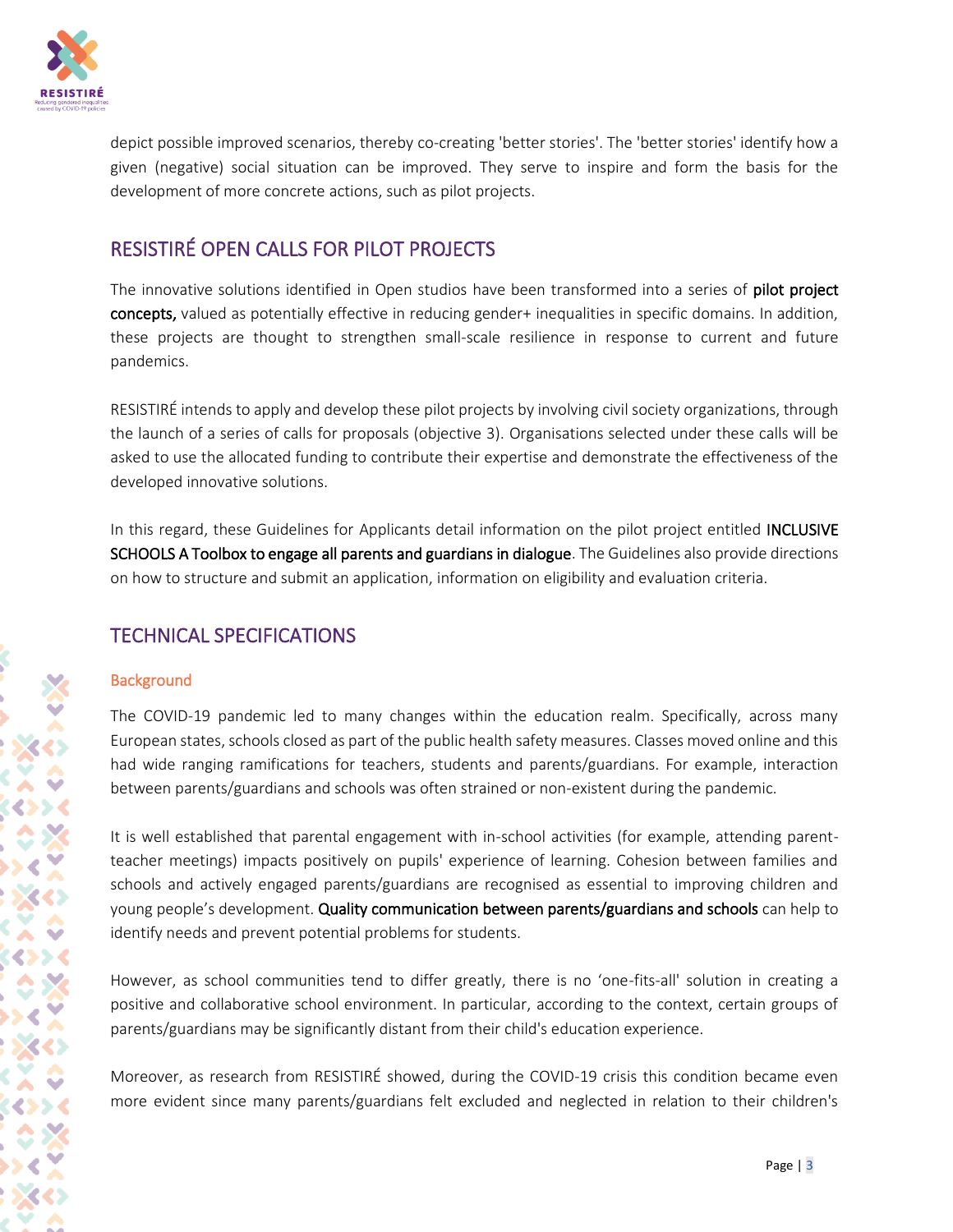

schooling. This is also due to some vulnerability factors, such as socio-economic background, migrant background or refugee status. Finally, parents/guardians of children with disabilities were in some instances all of a sudden particularly isolated and unsupported during the pandemic (Strid et al, 2022).

Against this context, this pilot project will develop a Toolbox for secondary schools<sup>7</sup> to engage parents/guardians. More specifically, parents/guardians from marginalised and/or disadvantaged backgrounds and those who are difficult to reach are among the target groups of this project.

The Toolbox proposed has the potential to encourage beneficial exchange with parents/guardians, and to create a school environment where open dialogue is enabled and fostered.

In the longer term, additional impacts of the pilot project can include:

- Sustainable approaches for enhancing parental/guardian engagement with their children's education, and schools' engagement with local communities
- Sustainable approaches for progressing the relationships between parents and civil society organisations, community and youth workers etc
- The fuller actualisation of the physical, emotional, and academic needs of young people and their families, particularly in marginalised contexts
- Improvement in inclusion levels in school and local communities
- Provision of evidence of the local and wider benefits of engaging parents and school communities.

## Description of the pilot project

## Objective(s) of the pilot project

*"There is always a better story than the better story."<sup>8</sup>* (Dina Georgis, 2013)

The overall aim of this pilot project is to enable school communities to anticipate and understand better the physical, emotional and academic needs of students in second-level education, with an age (depending on national context) between approximately 11 and 15 years old. Better communication between parents<sup>9</sup> and school communities can create an environment where reaching this aim is possible.

More specifically, the pilot project will aim to:

• Identify gaps in participation and what would different groups of parents need to overcome the current barriers they face in relation to engaging with schools

 $<sup>7</sup>$  The project is addressing students in the 11-15 years range, generally but not univocally corresponding to the secondary school segment in the</sup> education cycle, which is therefore to be considered just indicative.

<sup>&</sup>lt;sup>8</sup> Georgis, Dina. (2013). The Better Story: Queer Affects from the Middle East. Albany: State University of New York Press.

<sup>9</sup> Although the term 'parents' is predominantly used in the text, this appeal is addressed to those who exercise parental responsibility, be they parents or guardians.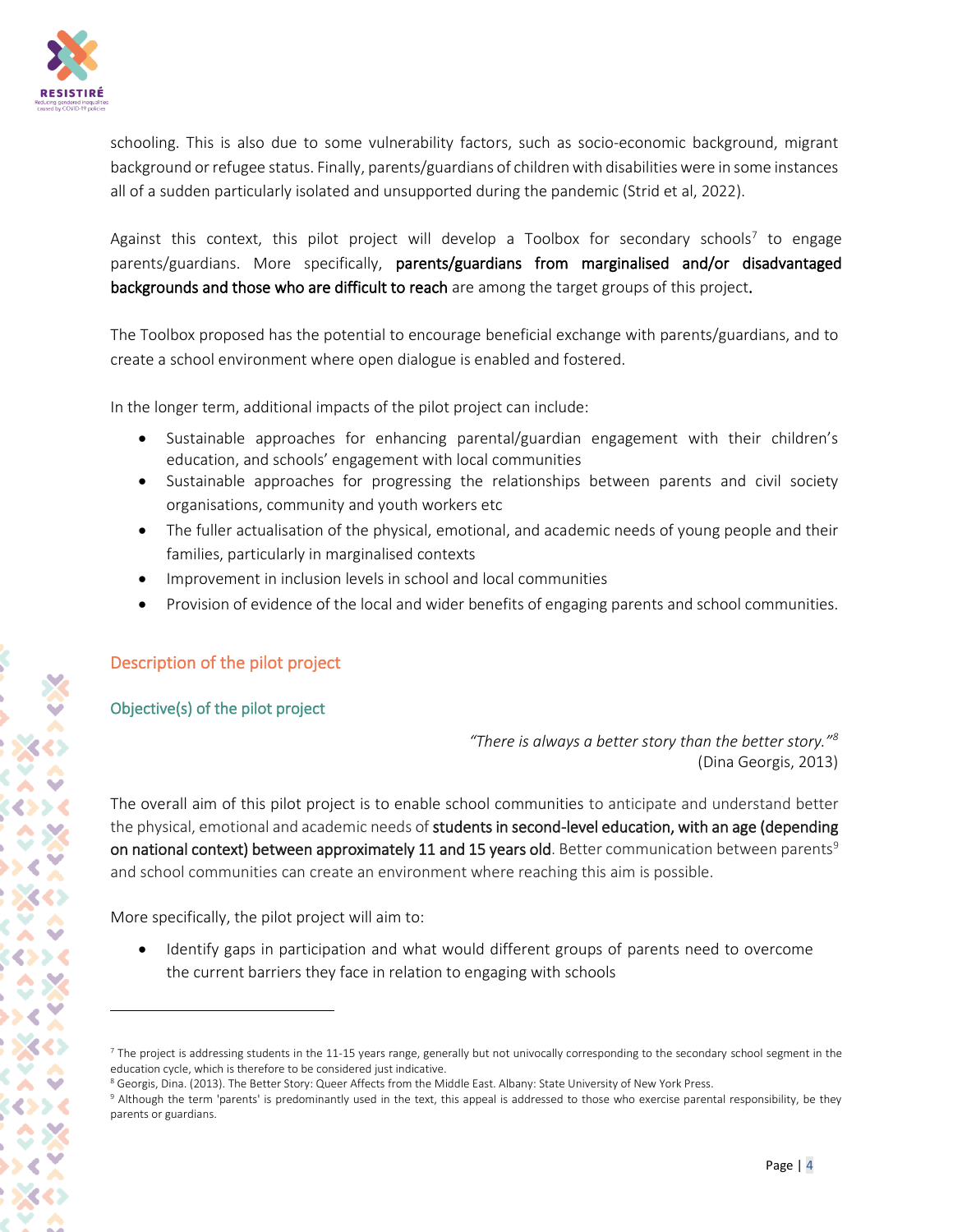

- Ensure school communities are aware of the barriers that may deter parents from engaging with their child's education
- Define a Toolbox to support school communities to address these barriers, especially for disadvantaged/marginalised groups of parents
- Involve parents in the design of the Toolbox collaboratively with schools other and relevant stakeholders (as appropriate)
- Ensure that the Toolbox is accessible to as many school communities and parents as possible.

## Expected tasks

The specific tasks that the applicant organisation is expected to perform are briefly described below.

#### Task 1 - Preliminary planning of the project with the school(s) involved

This phase will involve meetings with the school(s) board(s) to assess the formal, administrative, and planning aspects to be addressed in view of the project implementation. Although it could be carried out in collaboration with one school only, the participation of several schools is welcome.

## Task 2 - Mapping of existing strategies, forms, techniques, and examples of parents and school communities engaging with each other

The mapping of these existing resources will be carried out covering the local, national and European level, through desk research.

The resources must be identified and selected according to two lenses:

- The lens of their possible application to early secondary education (11 to 15 years) and in local contexts (small towns or large cities)
- The lens of their response to groups of parents typically marginalised from involvement in their children's education.

## Task 3 - Consultation phase to identify needs and barriers to parent/guardian involvemen

The consultation is aimed at identifying needs and barriers<sup>10</sup> that prevent beneficial exchange between parents and school communities, in the school(s) involved in the project.

The consultation can be performed through interviews with relevant stakeholders, especially parents and parent/guardian groups, but also students, teachers, school(s) board(s), civil society organisations, policy makers, etc.

<sup>&</sup>lt;sup>10</sup> The various barriers to their involvement that may exist include, for example, language deficits, power imbalances, literacy levels, social background, incarceration, geographical distance from the school, lack of trust in the education system, or others relative to the context.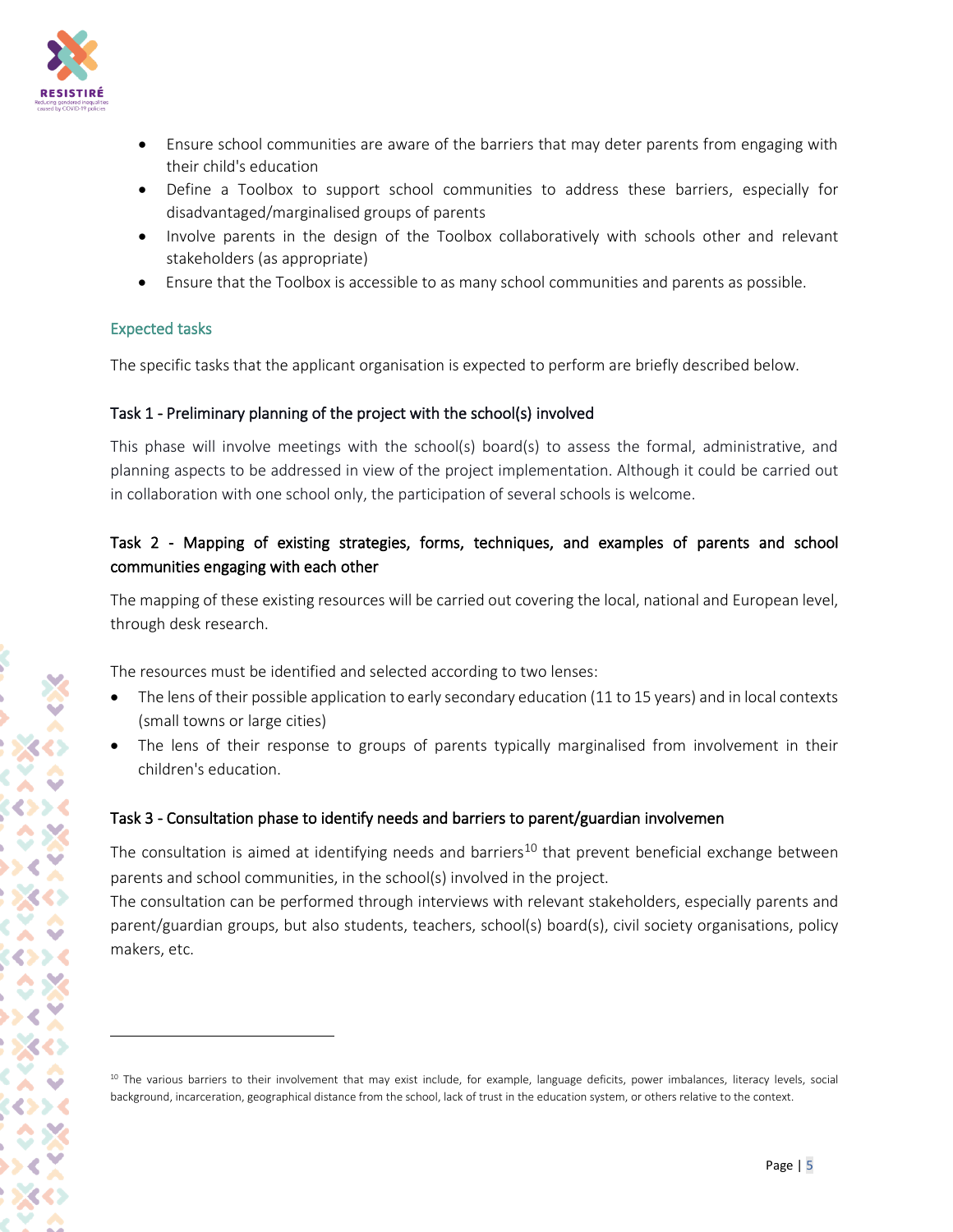

Parents from marginalised and/or disadvantaged backgrounds and parents who are difficult to reach are among the target groups of the consultation.

## Task 4 - Designing of the Toolbox (using co-design)

Relevant stakeholders involved in the consultation will be invited to contribute also to the designing. The methodology to build the Toolbox will be participative and implemented through co-design workshops. It will involve especially parents and parent/guardian groups. It may also involve other relevant stakeholders (i.e., artists, students, teachers, school(s) board(s), civil society organisations, policy makers, etc.).

Same as previous task, co-creation should involve groups of parents from marginalised and/or disadvantaged backgrounds and hard-to-reach parents.

As far as the Toolbox is concerned, it is supposed to include several components, such as:

- Target group(s)
- Identified needs and barriers
- Forms of engagement
- Techniques (concrete actions)
- 'Better stories' (promising practices to be taken as examples).

The 'Target group(s)' component should provide an indication of which groups of parents could be addressed through the envisaged tools, while the 'Identified needs and barriers' component should concisely outline what are the main needs and barriers identified in relation to the various target groups. 'Forms of engagement' should present strategies to attract and actively involve parents, and may include artistic and other creative and multimodal approaches. 'Techniques' should describe the activities that can be carried out to foster dialogue with the target groups of parents/guardians to better understand the physical, emotional and academic needs of secondary education students. Where available, 'Better stories' can accompany the 'Techniques' to illustrate promising practices already in existence from local, national and/or international contexts.

## Task 5 – Testing and release of the Toolbox

The applicant will conduct a test on the Toolbox created, in order to assess its effectiveness and feasibility. In particular, at least two of the most innovative 'Forms of engagement' and 'Techniques' included in the Toolbox will be tested by real application in the school environment, involving the target group(s) of parents.

As for the other 'Forms of engagement' and 'Techniques', the test will be carried out by simulation, which may consist of an open discussion with representatives of parents of the target groups and other relevant stakeholders. This will allow for their feedback and suggestions to be collected. The tests carried out will allow redefining and improving the contents of the Toolbox, a final version of which will be produced. The Toolbox will then be published (in the form of a manual, website or similar) in the language of the applicant's country as well as in English.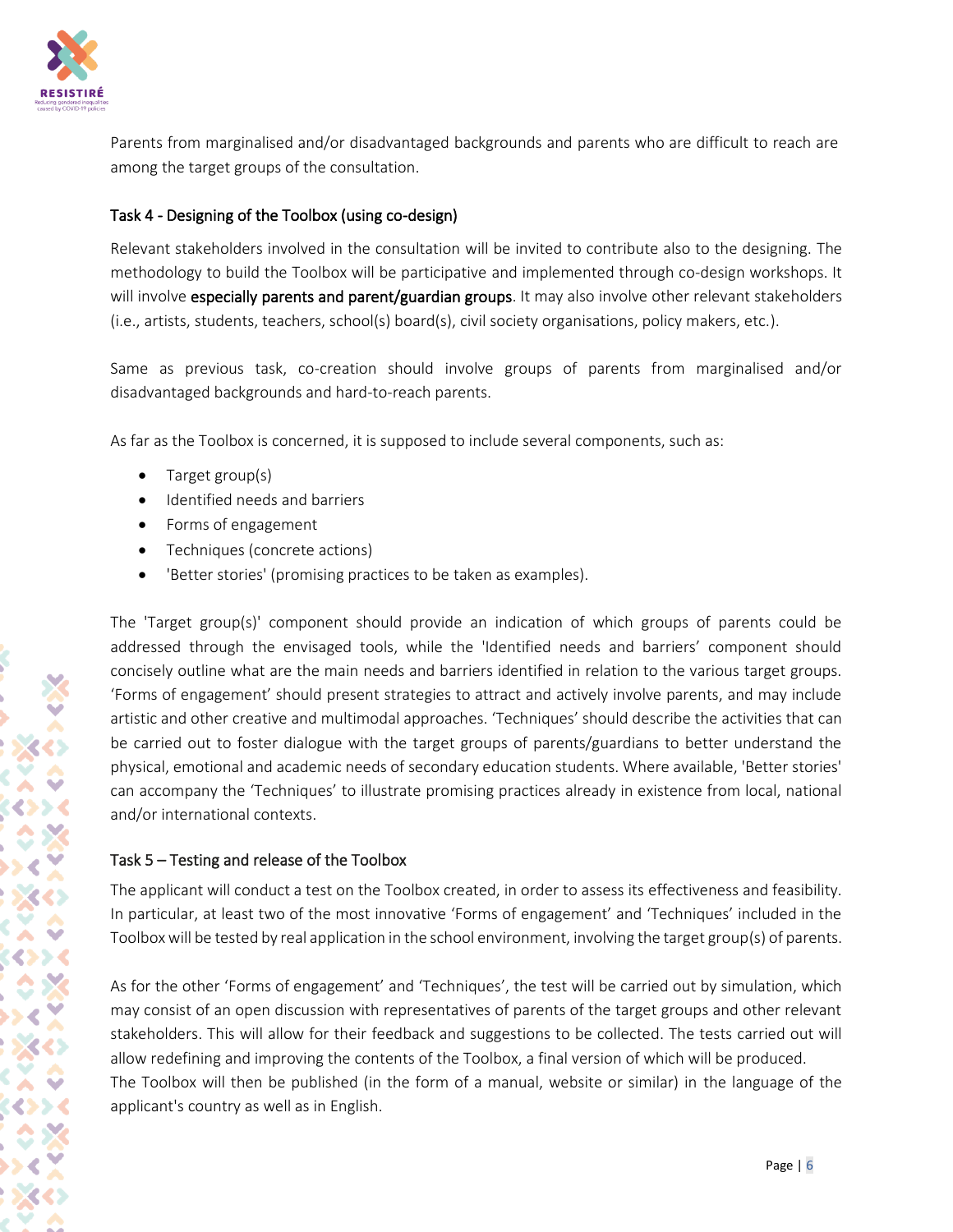

## Task 6 - Disseminating and making accessible this Toolbox to parents, schools' communities and other relevant stakeholders involved in its design, as well as further afield

Dissemination activities should include:

- A public event, such as a conference and/or seminar (also on-line)
- Social media campaigns (Twitter, Instagram, Facebook, YouTube, Tik Tok, etc.) that focus on:
	- Raising awareness of the importance and benefits of engagement between parents and school communities, as well as the major barriers hindering it.
	- Giving visibility to the Toolbox.

These dissemination actions will leverage on the selected applicant's network and channels. The content will include full acknowledgement of the RESISTIRÉ project and link to the outputs on the RESISTIRÉ website.

#### Required outputs

- 1. A published Toolbox for schools to engage with parents, in the form of a manual, website or similar, in both the language of the applicant's country and in English.
- 2. A public event (either at local, national or EU level), such as a conference and/or seminar (also online), to present the Toolbox.
- 3. A social media campaign to disseminate the project among the general public.

#### Territorial scope

It is expected that the successful applicant will develop the project in one of the countries involved in the RESISTIRÉ project (EU27+ Turkey, Serbia, Iceland and the United Kingdom) except Spain, Austria and Turkey, since applicants from these already received funding to implement the first cycle pilot projects.

#### Project partnership with host school(s)

It is expected that the lead applicant will involve one or more school(s). At the time of the proposal submission, it is sufficient the applicant provides a brief description of the school(s) intended to be involved, possibly accompanied by letter(s) of intent. Subsequently, if selected, the applicant organisation will have to submit a formalised agreement with the school(s) prior to the signing of the Grant Agreement, under penalty of exclusion from the project.

## Timeframe of the project

The pilot project should start in September 2022 and the foreseen end is April 2023. An example of a general work schedule for the implementation of the project could be organised as follows.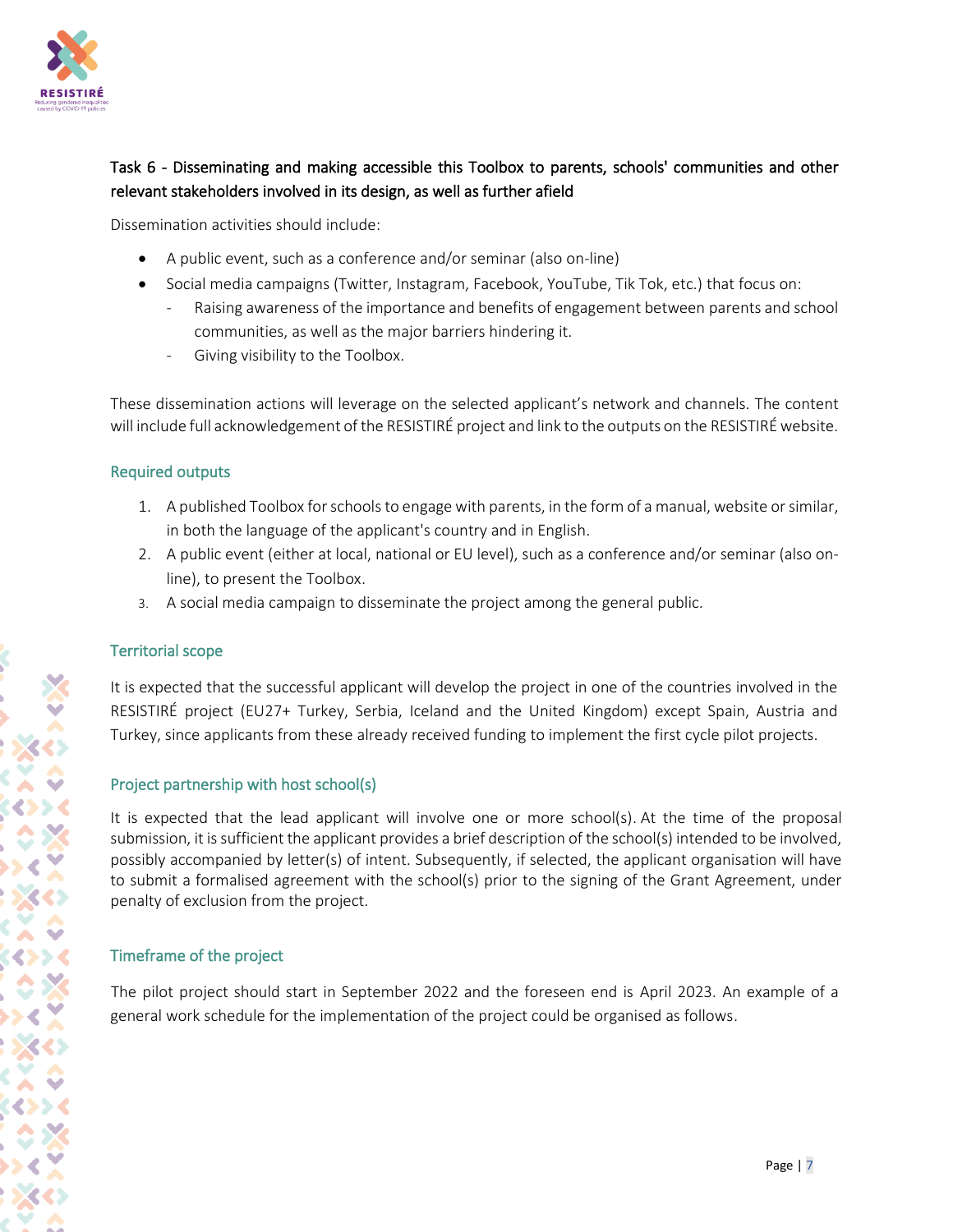

- Months 1
	- o Task 1 Preliminary planning of the project with the host school(s)
	- o Task 2 Mapping of existing resources
- Months 2 and 3
	- o Task 3 Consultation phase to find out needs and barriers
- Months 4 and 5
	- o Task 4 Designing the Toolbox (using co-design).
- Months 6 and 7
	- o Task 5 Testing of the Toolbox
- Months 7
	- o Task 5 Finalisation and public release of the Toolbox.
- Months 8
	- o Task 6 Dissemination activities

Based on this example, applicant organisations will be asked to provide a detailed work schedule, tailored to the activities in their proposal.

#### Risks and how to mitigate them

Alongside the risks listed below, the selected organisation can identify and point to others they consider may emerge in the course of the project, and provide appropriate mitigation strategies where relevant.

- Risks associated with co-design: there is a risk that the participatory nature of the Toolbox design will not be able to capture insights or practices outside the scope of experience of the project participants. A solution to this issue is to target as diverse a range of contributing stakeholders as possible, and to maximise connections with stakeholders (e.g., certain community and youth work organisations, and civil society organisations) who work with parents daily, especially parents not directly or indirectly represented in the core stakeholder group.
- Risks associated with localised focus: a connected risk is that the Toolbox developed will be too localised, and in this way untranslatable to other contexts. A solution to this is to have a wide range of stakeholders involved where feasibly possible, and to incorporate examples of best practice from national and international settings in the mapping phase of the pilot where appropriate. This will ensure that local solutions will nonetheless have wider resonance.
- Risks associated with originality: as the mapping activity suggests, toolboxes and toolkits already exist on how best to maximise engagement between parents and school communities. A solution is to focus on gaps that can be filled, such as gender+, cross-sectoral, and secondary school aspects, accessibility of these tools for marginalised parents, and the centrality of social awareness raising (e.g., social media campaign as one of the dissemination activities).
- Risks associated with participation: there is a risk that parents of children attending second-level education will be difficult to recruit, given how parents typically become less directly involved as their children mature. A solution to this is to prepare a reserve list of relevant stakeholders on the chance that initial contributors withdraw from the project or do not respond to invitations.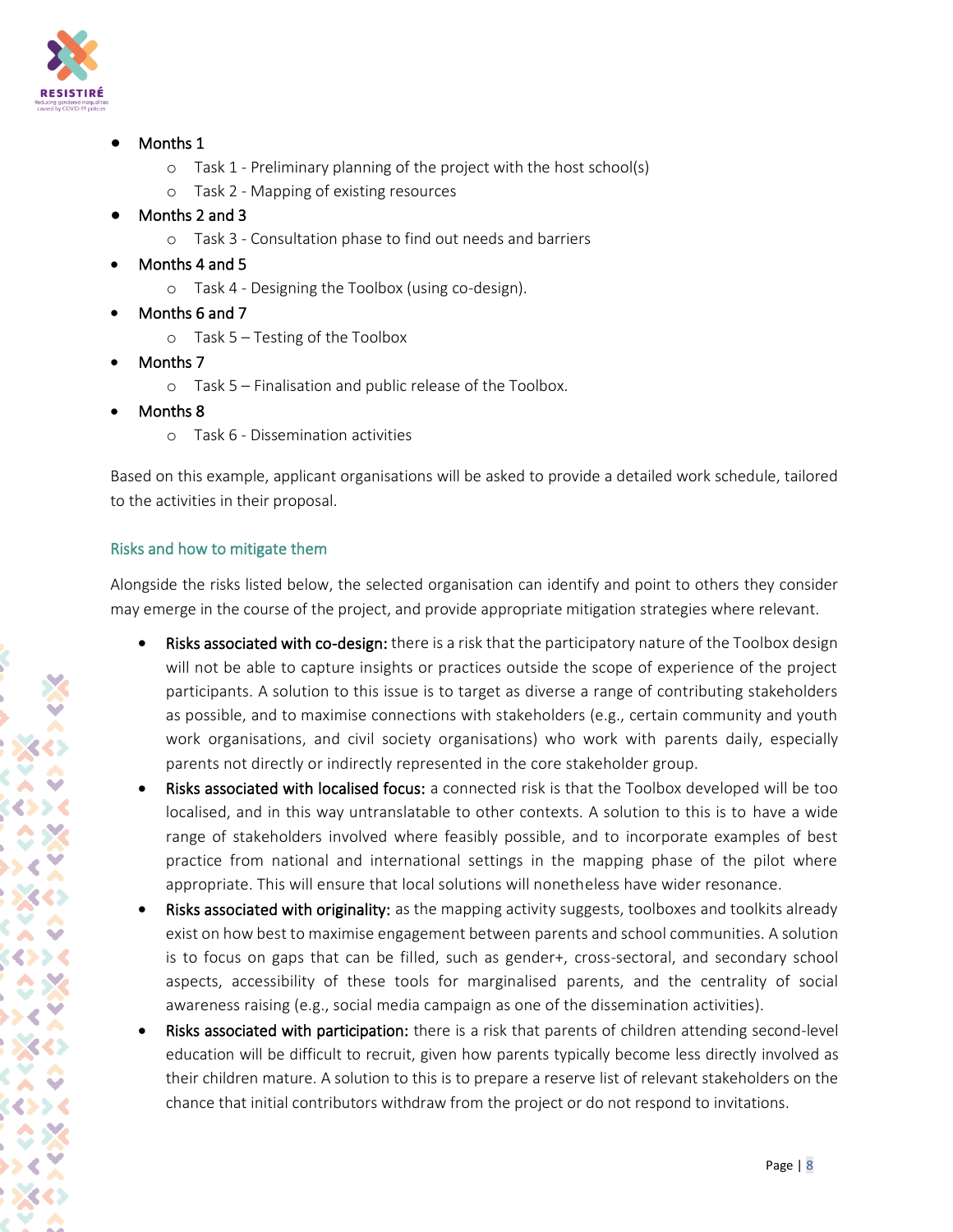

## WHO CAN APPLY AND WHAT EXPERTISE IS REQUIRED

Eligible actors expected to apply for this call include:

- Parenting groups (local, regional, and/or national formal associations)
- NGOs, civil society organisations, and other community groups
- Artistic and cultural groups/organisations (to coordinate a pilot themselves, and/or to take on the development of more ambitious and creative actions arising from the Toolbox).

It is envisaged that the pilot project will be primarily coordinated by the main applicant, who will engage with relevant, key stakeholders in the development of the Toolbox at a local level. National-level organisations are welcomed to apply, as long as their proposal is grounded in the local dimension.

Under this call, applicants are required to have documented and proven experience in the following areas:

- Excellent knowledge of, and/or engagement with issues facing parents and school communities. Knowledge of second-level education contexts and issues is desirable, but not essential
- Previous involvement in projects related to education, school-community engagement, and/or parenting in (but not limited to) marginalised contexts
- Documented network of employees, partners, and/or organisations that may be interested in participation in the pilot project
- Experience in the design and the delivery of participatory workshops and inclusive trainings with parents, schools, and/or other local communities, etc
- Experience in project design and all aspects of project management (e.g., planning, budgeting, reporting)
- Good command of the English language to ensure the cooperation with members of the RESISTIRE consortium.

## HOW TO APPLY

To apply for this call, organisations are invited to use the Application Form for Technical Proposals available on the RESISTIRÉ website.

Applications should be submitted no later than the 4 July 2022 at 5 p.m. CET.

Applications must be submitted in English.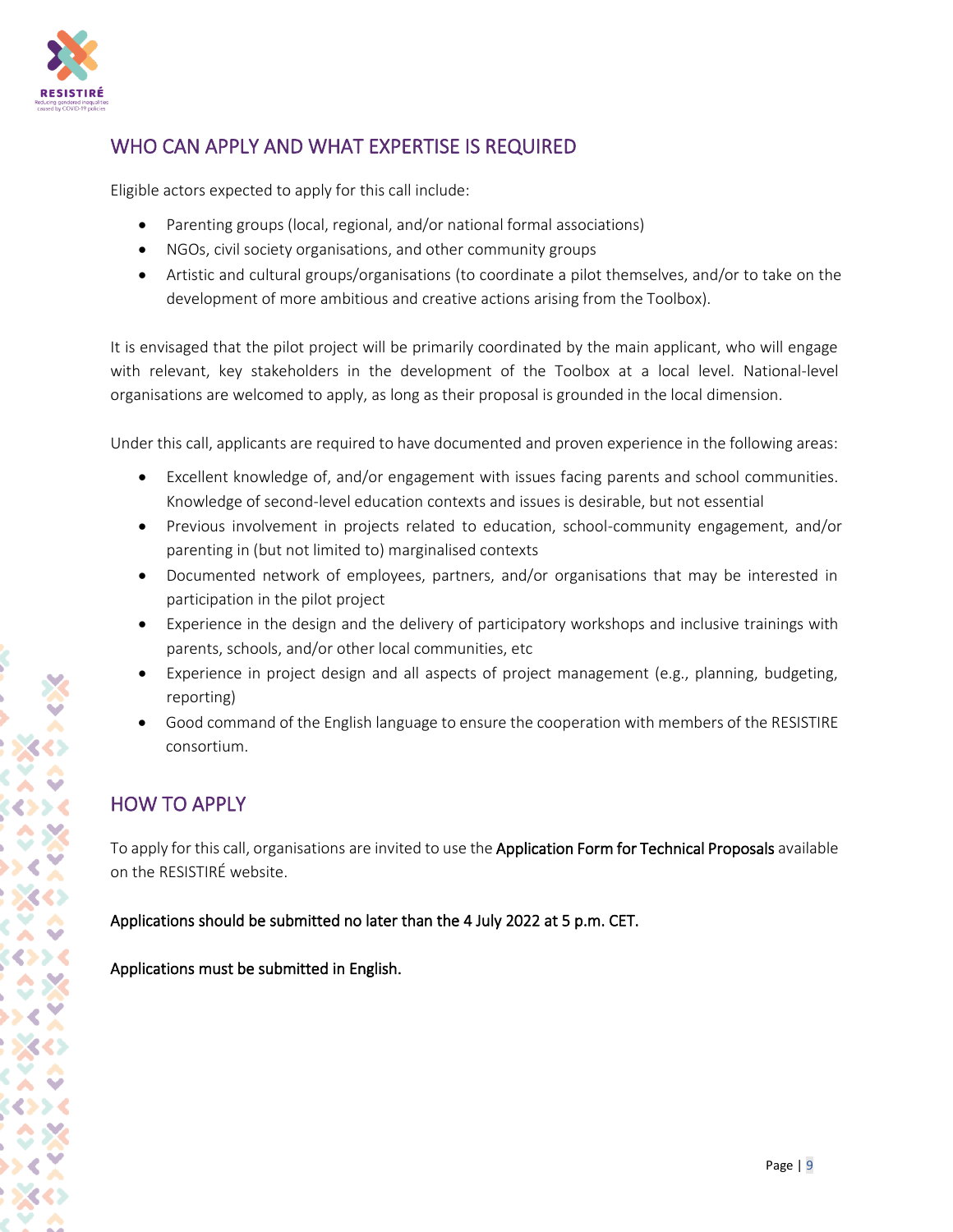

## EVALUATION PROCESS

Financial support will be awarded to successful applicants following an open and transparent selection process based on the assessment by a panel of researchers and experts from the RESISTIRÉ consortium.

The basic guarantees of transparency are in the application of the following:

- Selection criteria publicly disclosed as part of this call (see below)
- A two-stage selection process through equitable, written assessment of applications against the relevant selection criteria, complemented by an online Q&A session with shortlisted organisations.

The main evaluation criteria will be related to:

- a. Alignment with the RESISTIRÉ objectives and conceptual framework
- b. Alignment with the pilot project objectives
- c. Conformity with the expected outcomes
- d. Description of the pilot project innovation
- e. Scalability and replicability
- f. Justification of the proposed budget
- g. Previous experience of the applicant.

For each evaluation criterion, a score from 1 to 5 will be given, except for a) and g), where the score will range from 1 to 10. Following these criteria, the maximum score that can be awarded to proposals will be 45. Proposals scoring below 20 will not be considered eligible for funding.

The three organisations obtaining the highest score will be entered in a shortlist and admitted to the next selection phase. The communication to the shortlisted organisations will be given by email. In case one or more applicants withdraw, those with the higher scores immediately following them will enter the shortlist.

Ultimately, the final selection of the successful applicant for the pilot project will be based on written documents, and also complemented by an online Questions & Answer (Q&A) session between the candidates and the RESISTIRÉ jury panel.

## EXTERNAL MONITORING PROCESS

Throughout the project implementation, the candidate will be asked to participate in periodic meetings for the monitoring and evaluation process (to be communicated afterwards).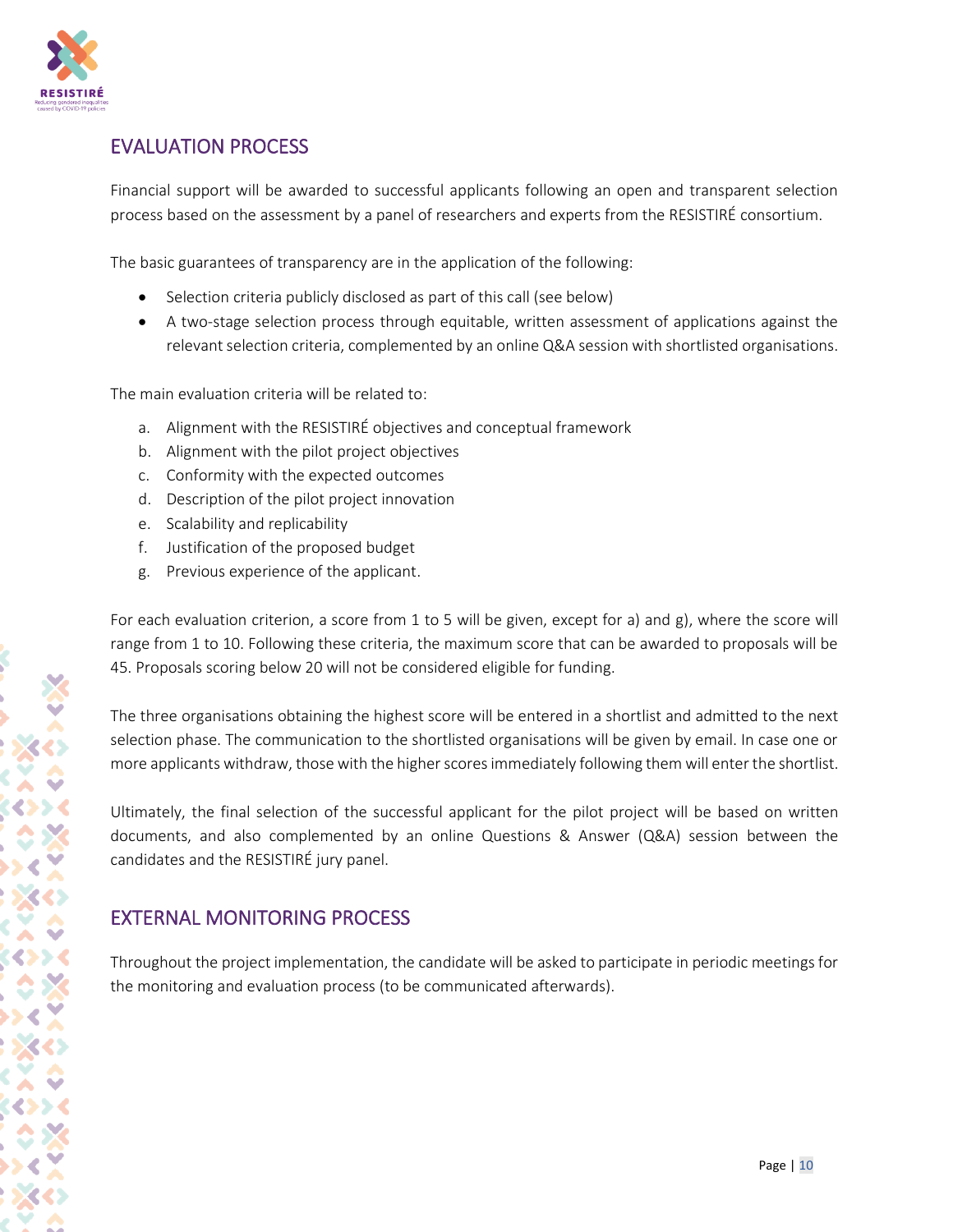

## BUDGET AVAILABLE AND FINANCIAL CONDITIONS

#### Budget available

The total maximum available grant for the project will be 40,000 euros.

#### Financial Conditions

Funding is provided exclusively to meet the costs incurred by the specific project and may not be used to meet costs on another separate project or activity. Any commitment incurred before the grant starting date or any commitment in excess of the amount awarded, is the responsibility of the applicant.

The maximum grant amount set out in the agreed final budget can NOT be exceeded. The maximum grant amount of the application is calculated on the estimated and justified eligible costs submitted by the applicants to implement the pilot project. Only justified eligible costs may be used to determine the maximum grant amount.

Payment will be limited to the actual costs within the maximum grant amount set out in the agreed final budget. All costs associated with the project must be itemised and fully justified in the appropriate section F. of the Application Form. ESF, on behalf of the RESISTIRÉ project, reserves the right to examine, in detail, all items of expenditure charged to an award.

The main categories of costs which can be funded by this grant are indicated in Annex 1.

All costs should be included in EUROs  $(\epsilon)$ .

#### Payment Conditions

The contract will be a lump sum one. The Grant Agreement will be signed with one organisation only, who will exclusively receive payments, according to the following schedule:

- 33% upon signing of the Grant Agreement
- 34% upon the release of a complete first draft version of the Toolbox
- 33% upon approval of the final report

## TIMEFRAME OF THE CALL

The timing of the present call for proposals is summarised in the following timetable.

| Communication to the shortlisted applicants | Tuesday 12 July 2022  |
|---------------------------------------------|-----------------------|
| Selection of a shortlist of applicants      | 5 - 11 July 2022      |
| Deadline for applications                   | Monday 4 July 2022    |
| Launch of the call                          | Wednesday 1 June 2022 |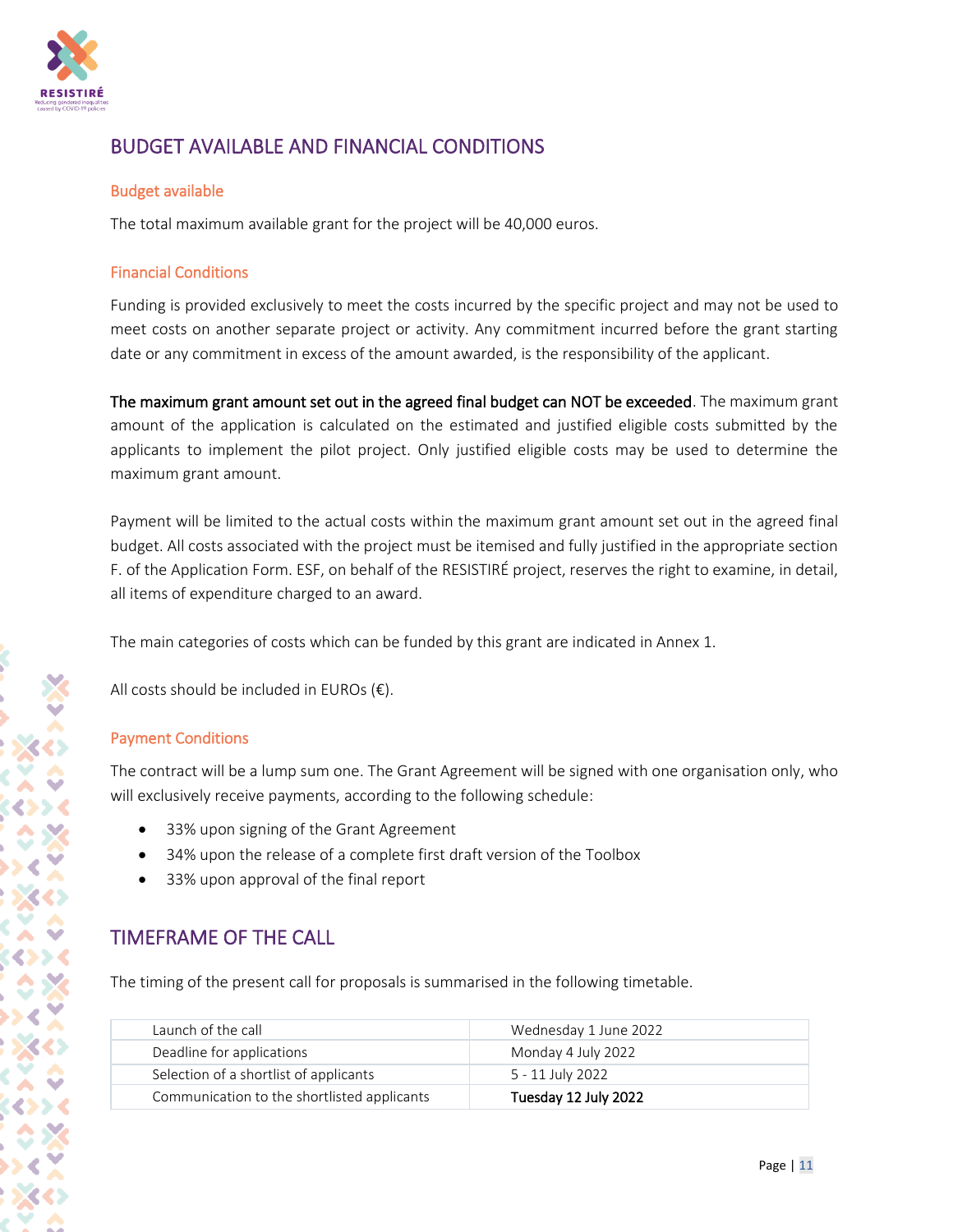

| Online Question and Answer session | Wed. 20 and Thur. 21 July 2022 |
|------------------------------------|--------------------------------|
| Notification to awarded applicants | Friday 22 July 2022            |
| Signature of the Grant Agreement   | August 2022                    |
| Start date of the Pilot Project    | Thursday 1 September 2022      |

## SUPPORT FOR APPLICANTS

The RESISTIRÉ consortium maintains a frequently asked questions (FAQs) section available on the project website:<https://resistire-project.eu/pilots-faq/>. It will be updated as new questions arise, through the duration of the call. The answers that applicants cannot find in the FAQs section can be submitted by contacting [aglietti@knowledge-innovation-org](mailto:aglietti@knowledge-innovation-org) and [marina.cacace@knowledge-innovation.org.](mailto:marina.cacace@knowledge-innovation.org)

## AWARDED ORGANISATION

#### Administrative duties

The administrative tasks for the selected applicant, including activity reporting and related documents will be provided during the negotiation and contracting phase.

The selected applicant will be requested to sign a Grant Agreement, after providing appropriate documentation to prove the following:

- Legal existence: Deed or Articles of Association (corporate statutes)
- Legal representative: Copy of Power of attorney document (if applicable), National Identity Card
- Tax Agency Documentation to evidence the fulfilment of tax obligations
- Certificate of up-to-date Social Security payments to evidence the fulfilment of obligations
- Financial statements: P&L, Balance sheets (from the previous year). In the case that it is the first year of activity, it will not be asked any further information
- Bank Account information: IBAN & SWIFT code (if applicable).

## Obligations of beneficiaries

Successful applicants formally accept the following conditions in case of being awarded as the beneficiary of the present call:

- Beneficiaries accept their responsibility for the accuracy and veracity of data and documents submitted for proving the fulfilment of the eligibility criteria when submitting their applications
- Beneficiaries will provide documentary evidence proving the provision of services
- Beneficiaries are obliged to store the documents for external audit purposes until January 2026 either on paper or electronic version
- Beneficiaries will make references to public funding from the EU, including suitable logos, and EU flag
- Beneficiaries will include references to the RESISTIRÉ project and specifically show that funding is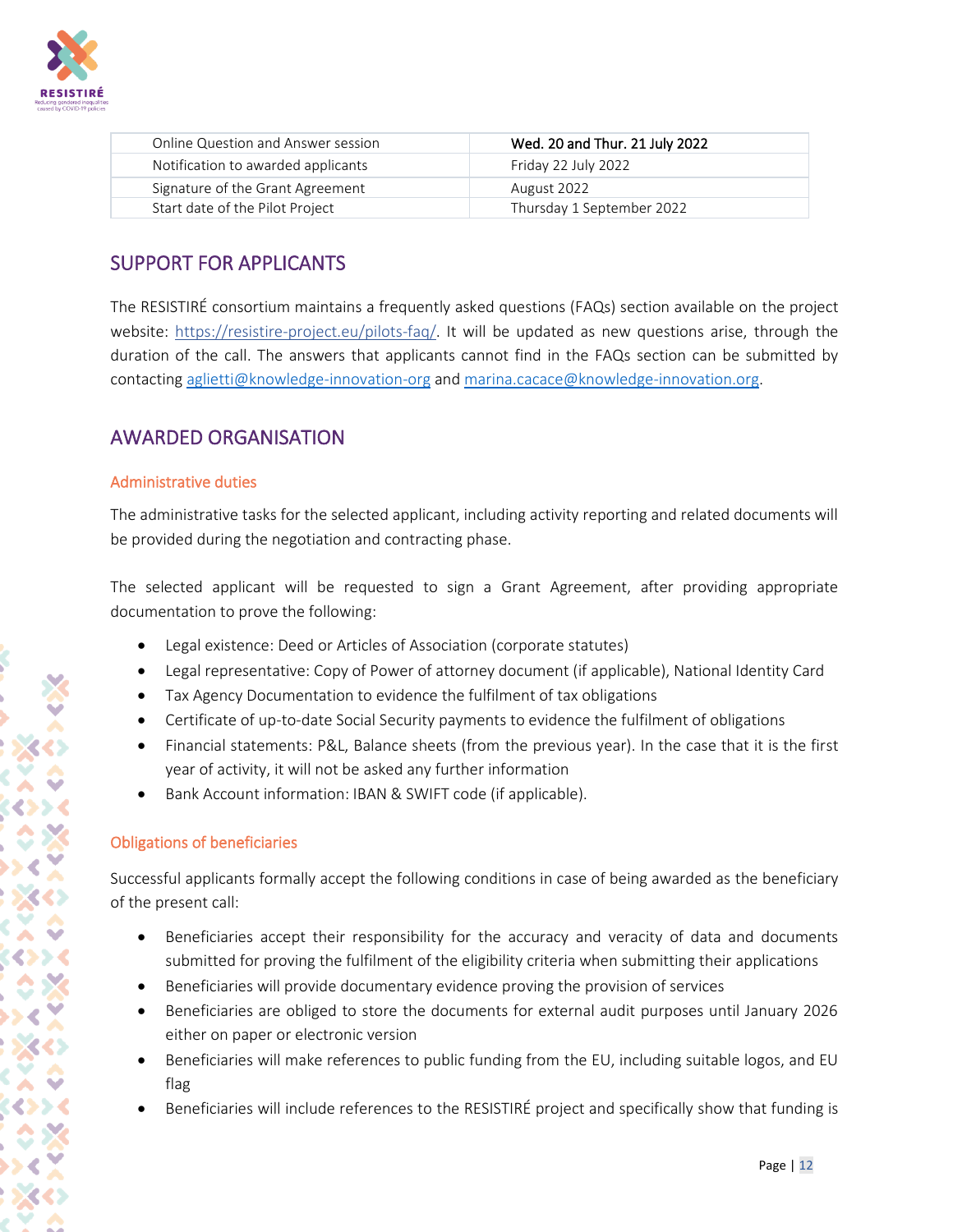

100% under European Union's Horizon 2020 Research and Innovation Programme - Grant Agreement No. 101015990

• Beneficiaries will cooperate with and participate in monitoring and evaluation activities on the implemented pilot action that will be carried out by the RESISTIRÉ project team.

If negotiation with the first applicant of the list eventually fails, negotiation will be initiated with the subsequent applicant(s).

After the contract has been signed, a kick-off meeting with the beneficiary organisation will be scheduled to define the detailed planning and work plan of the pilot project implementation, as well as obligations connected to monitoring and evaluation from the RESISTIRÉ project.

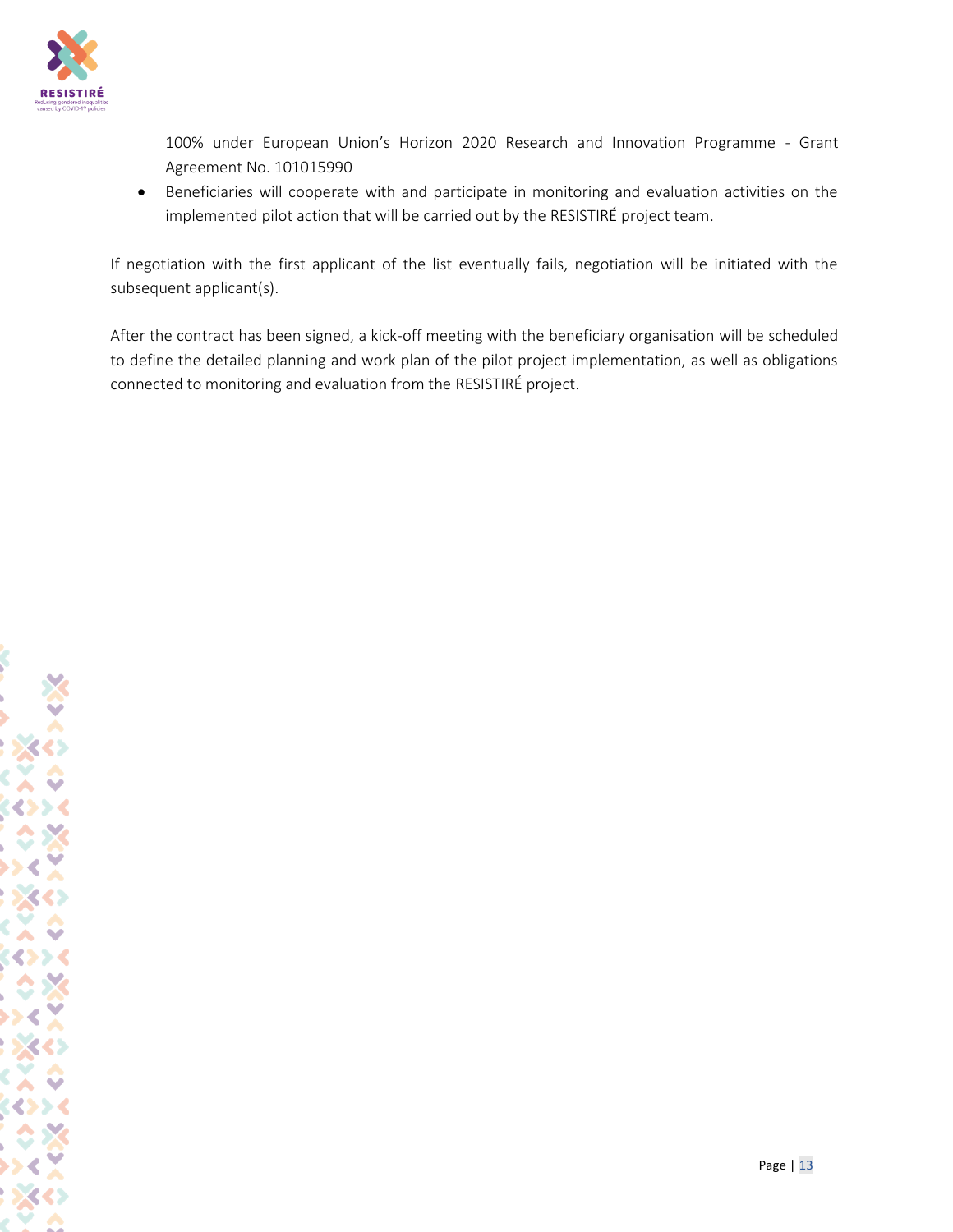

## ANNEX 1

## FUNDED COST CATEGORIES

## 1) Directly Incurred Costs

'Eligible costs' are costs that meet the following criteria.

(i) for actual costs:

- 1. They must be actually incurred by the applicant or their partner organisations
- 2. They must be incurred during the pilot project period
- 3. They must be incurred in connection with the selected project and necessary for its implementation
- 4. They must be identifiable and verifiable, in particular, recorded in the applicants' accounts in accordance with the accounting standards applicable in the country where the project is implemented and with the applicant's usual cost accounting practices
- 5. They must comply with the applicable national law on taxes, labour and social security
- 6. They must be reasonable, justified, and must comply with the principle of sound financial management, in particular regarding economy and efficiency.

(ii) for unit costs:

- 1. They must be calculated in consistency with the applicants' usual practice, by dividing the full annual cost by the total number of productive units
- 2. The number of actual units must comply with the following conditions:
	- a. The units must be actually used or produced during the project period
	- b. The units must be necessary for implementing the action or produced by it
	- c. The number of units must be identifiable and verifiable, in particular supported by records and documentation.

## Direct Personnel costs

Payroll costs for staff, full or part-time, who will work on the project during the life of the project e.g. employees in local organisations, and/or individuals, and/or other actors in charge of the programme implementation.

In particular, this includes:

- − Costs for employees (or equivalent)
- − Costs for individuals working under a direct contract
- − Costs for beneficiaries that are individuals without salary.

Personnel costs are eligible if they are related to personnel working for the beneficiary under an employment contract or equivalent appointing act, and assigned to the action. Their cost is limited to the share of their time spent on the project.